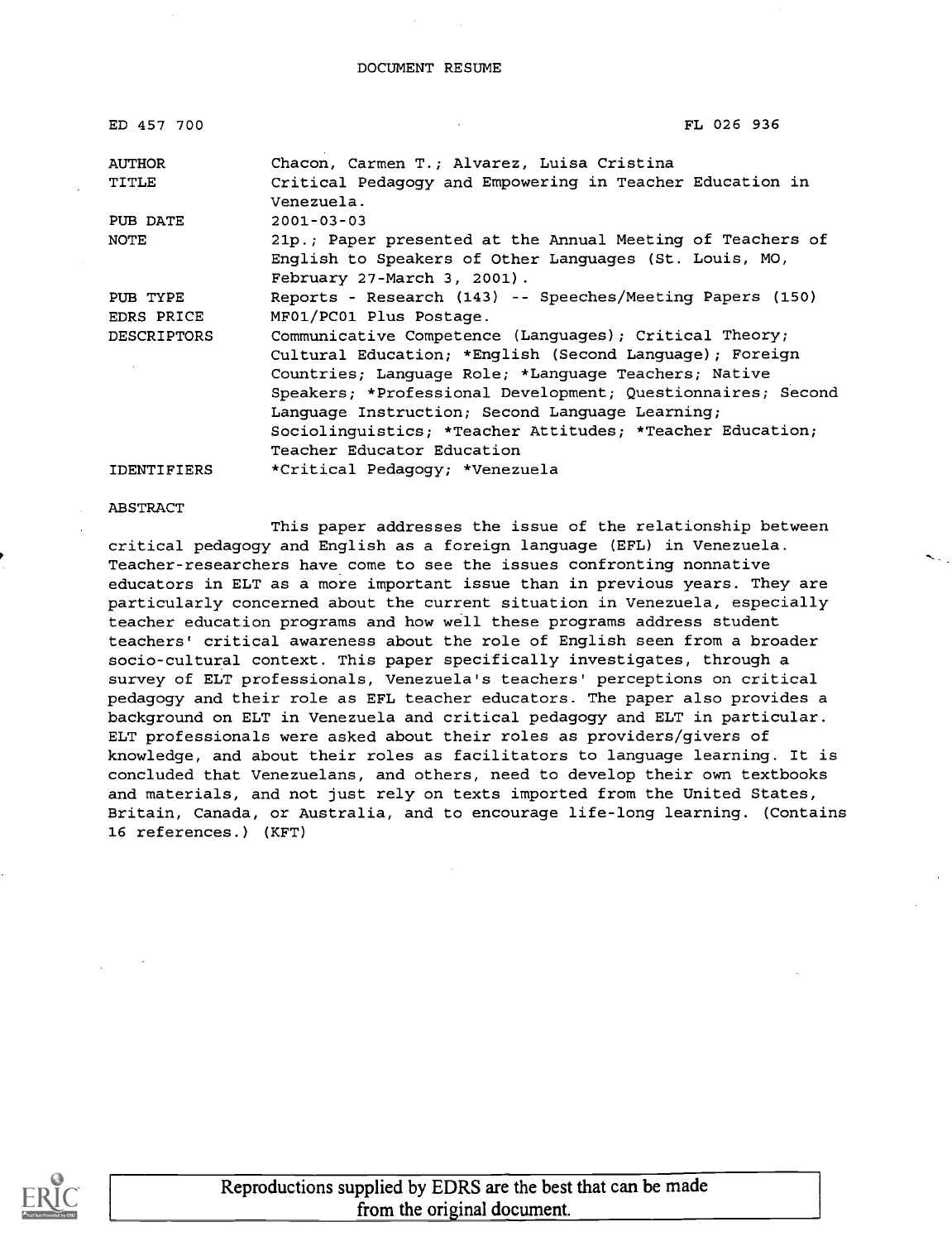U.S. DEPARTMENT OF EDUCATION<br>Office of Educational Research and Improvement<br>EDUCATIONAL RESOURCES INFORMATION CENTER (ERIC) This document has been reproduced as received from the person or organization originating it.

□ Minor changes have been made to improve reproduction quality.

Points of view or opinions stated in this document do not necessarily represent official OEFil position or policy.

PERMISSION TO REPRODUCE AND DISSEMINATE THIS MATERIAL HAS BEEN GRANTED BY

Chacon <u>armen</u>

TO THE EDUCATIONAL RESOURCES<br>
INFORMATION CENTER (ERIC)<br>1

## Critical Pedagogy and Empowering in Teacher Education

## in Venezuela

by Carmen T. Chacón and Luisa Cristina Alvarez

The Ohio State University

Paper presented at TESOL 2001, St. Louis, Mo. March 3, 2001

> chacon.5@osu.edu lucrisalva@cantv.net

2 BEST COPY AVAILLAUSTLE

 $\mathbf{1}$ 

ED 457 700

 $\mathcal{Q}$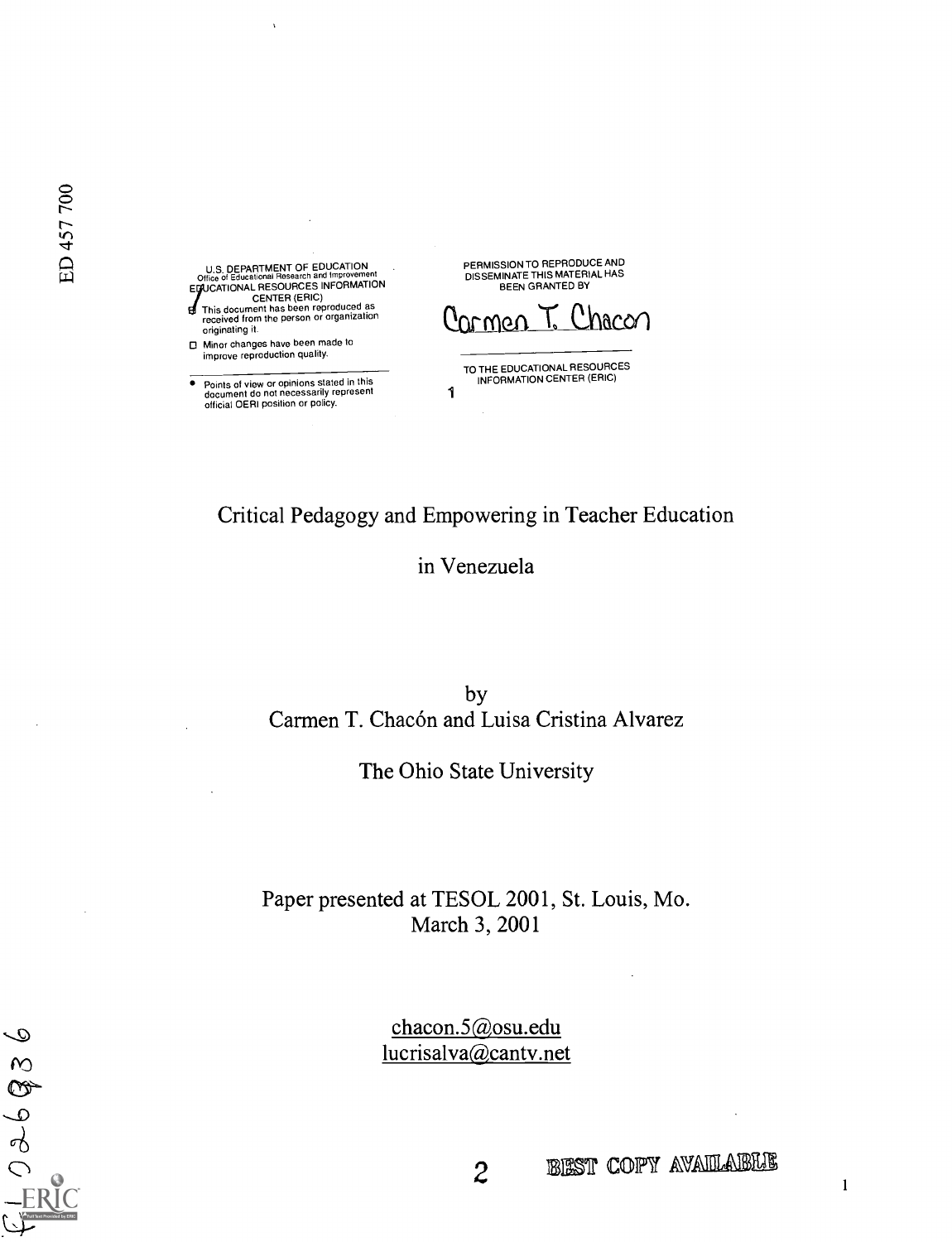Introduction

This paper addresses the issue of the relationship between Critical Pedagogy and English as Foreign Language (EFL) in Venezuela. As EFL teachers, we have taught English for 20 years, both in high school and college. Currently, we are teacher educators working in the English departments of two major public universities in Venezuela, one in the west, and the other in the central part of the country. Our interest in Critical pedagogy and ELT emerged as we shared experiences with a group of NNESTs, in a graduate seminar we took with Dr. K. Samimy at The Ohio State University last spring. Carmen has been working toward a Ph D in Foreign and Second Language Education, and Luisa Cristina is a visiting scholar on a sabbatical license. During that seminar, we realized that over the past years of our teaching praxis, we were merely concerned in developing prospective teachers' communicative competence, which means that our efforts were aimed at helping them master the linguistic and pragmatic components of the language. By doing so, we were following the norms imposed by the curriculum of our teacher education programs. However, it was not only until last Spring when we read scholars such as Pennycook (1994), Phillipson (1992) and Braine (1999) edited book on "NonNative Educators in ELT" that we started to reflect and question our role as EFL teachers with regards to issues of race, accent, power, and language.

Our reflections led us to examine the current situation of ELT in Venezuela, particularly regarding the curriculum of teacher education programs and how well these program address student teachers' critical awareness about the role of English seen from a broader socio-cultural context. Therefore, we decided to find out about our colleagues' perceptions on Critical Pedagogy and their role as EFL teacher educators.

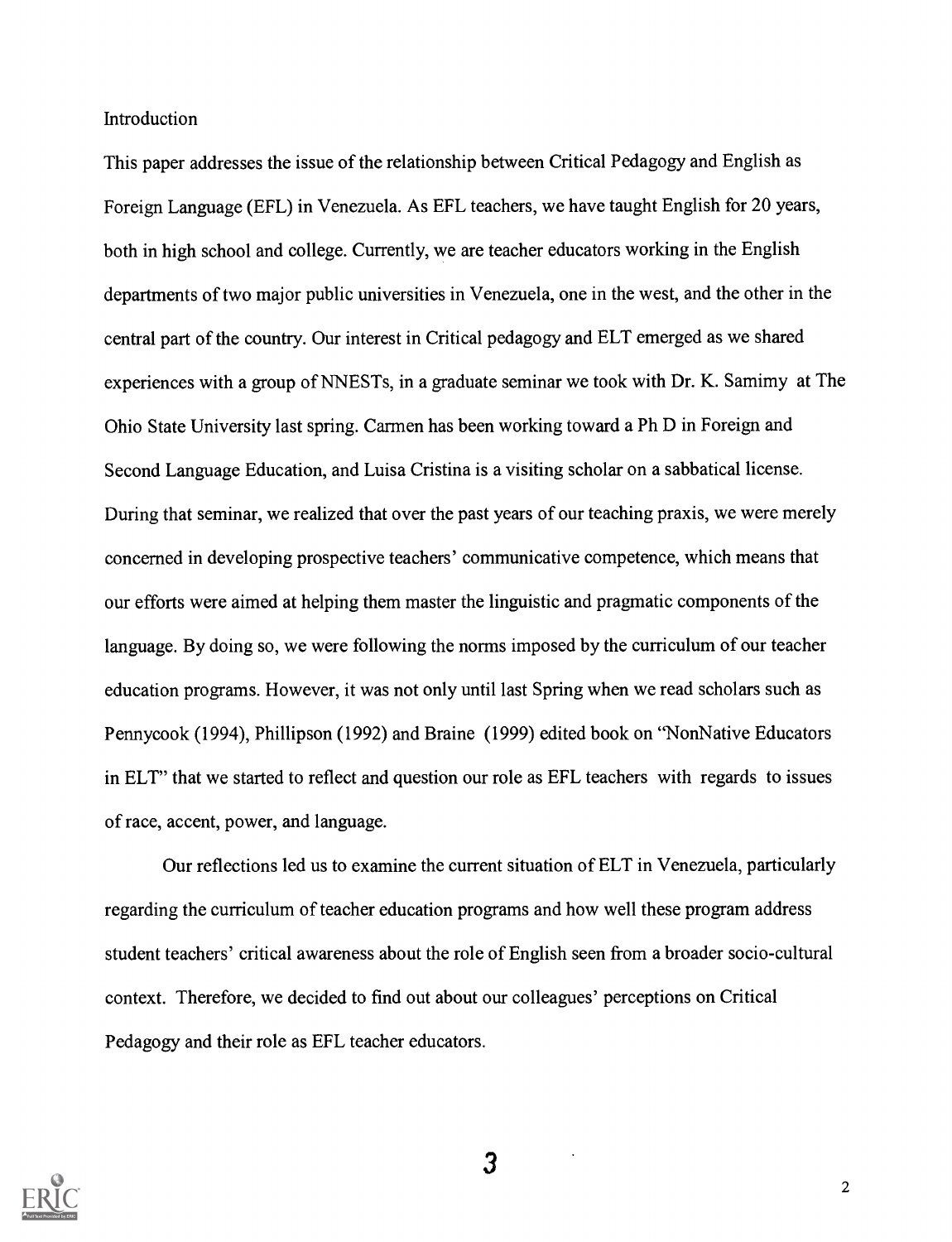Having explained our motivation to write this paper, next we will provide some background on ELT in Venezuela. Then, we will discuss Critical Pedagogy and ELT. Thirdly, we will present the analysis of the questionnaire we administered to Venezuelan teacher educators. Finally, we will consider some of the implications of this study for teacher education programs. English Language Teaching in Venezuela

In Venezuela, English as a foreign language (EFL) is a mandatory subject in the National Curriculum for high schools. Traditionally, English has been the foreign language Venezuelans have studied in high school. English is taught in junior (seventh, eight, ninth grades Basic School) and senior high school (fourth and fifth year). The time devoted to English class ranges from 4 to 2 hours per week.

According to the Official Bulletin of the Ministry of Education, English is the language most commonly spoken all over the world. "It [English] has become a universal language" (Official Bulletin, 1987, 17). For this reason, English is part of the requirements to get the high school Diploma.

In 1987, the Venezuelan Ministry of Education introduced a reform in the Curriculum for teaching English in the high schools. According to that reform, the Communicative Language Teaching (CLT) approach substituted the traditional methods (mainly, grammar translation and audiolingual methods) being used up to the middle 80s. From this perspective, the goal for Venezuelan students to learn English is to be able to use the language for communicative purposes. The need for studying English as a mandatory subject is stated in the Official Bulletin released by the Ministry of Education in 1987 as follows: "To offer students another language that allows them to communicate with people from different countries. To provide students with



 $\frac{4}{3}$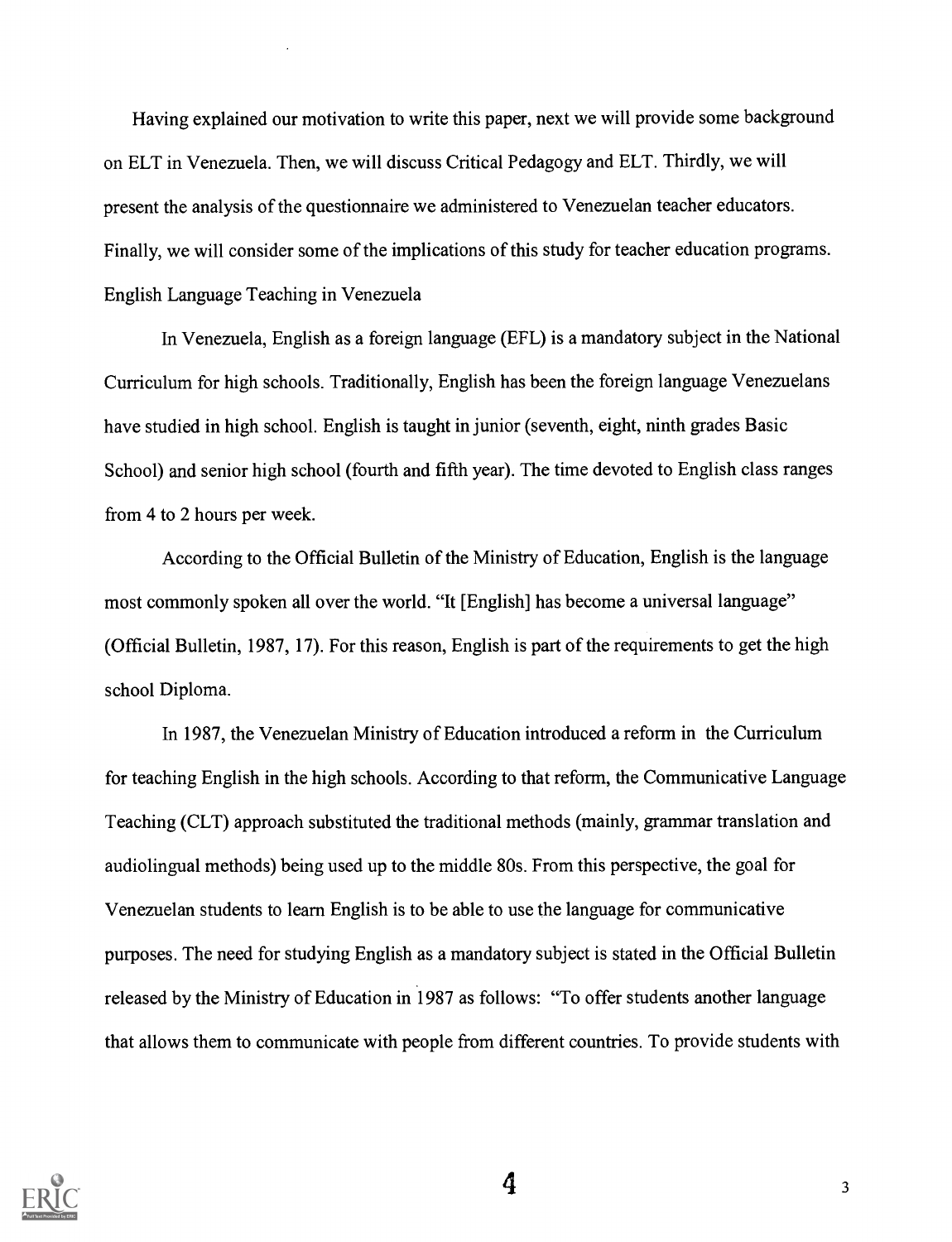an instrument that allows them to have a direct access to scientific, technological and humanistic knowledge"  $(p.17)$ .

The Official Bulletin clearly describes that language is a social phenomenon and therefore, it serves communicative purposes. Accordingly, the study of EFL involves both oral and written communication, so that students are able to understand both oral and spoken language, and at the same time use the language in order to communicate with other people.

To attain this goal, English as a foreign language teachers (EFL) need to acquire the necessary competence to teach the target language for communicative purposes. Thus, a major concern in language teacher education programs should be the prospective teachers' preparation to use CLT in their EFL classes. However, traditionally, many teacher education programs tend to focus on theoretical pedagogical knowledge, and on English language skills based on gammar, phonology, morphology, syntax, and lexicon of the language. Tedick & Walker (1995) state that the pervasive view of language as "object," a paralyzing focus on methodology, and a continued failure to link languages and culture are three major areas of problems in foreign language and teacher education (p.500). Generally, language teaching has often been fragmented and decontextualized, teacher-centered, unrelated to the community and to the students' needs and interests, mainly concerned with the "how" (methodology) about teaching grammar (linguistic competence) rather than on the "why" "where" and "who" of instruction (Crandall, 1999; Freeman, 1989; 2000; Tedick & Walker, 1995). Teaching is a socially constructed practice shaped by specific historical, social and cultural factors (Vygostky, 1978). Kachru (1982) contends that in most of the outer circle the focus of ELT is on applied linguistics, i.e., theoretical knowledge about syntax, phonology, and lexicon

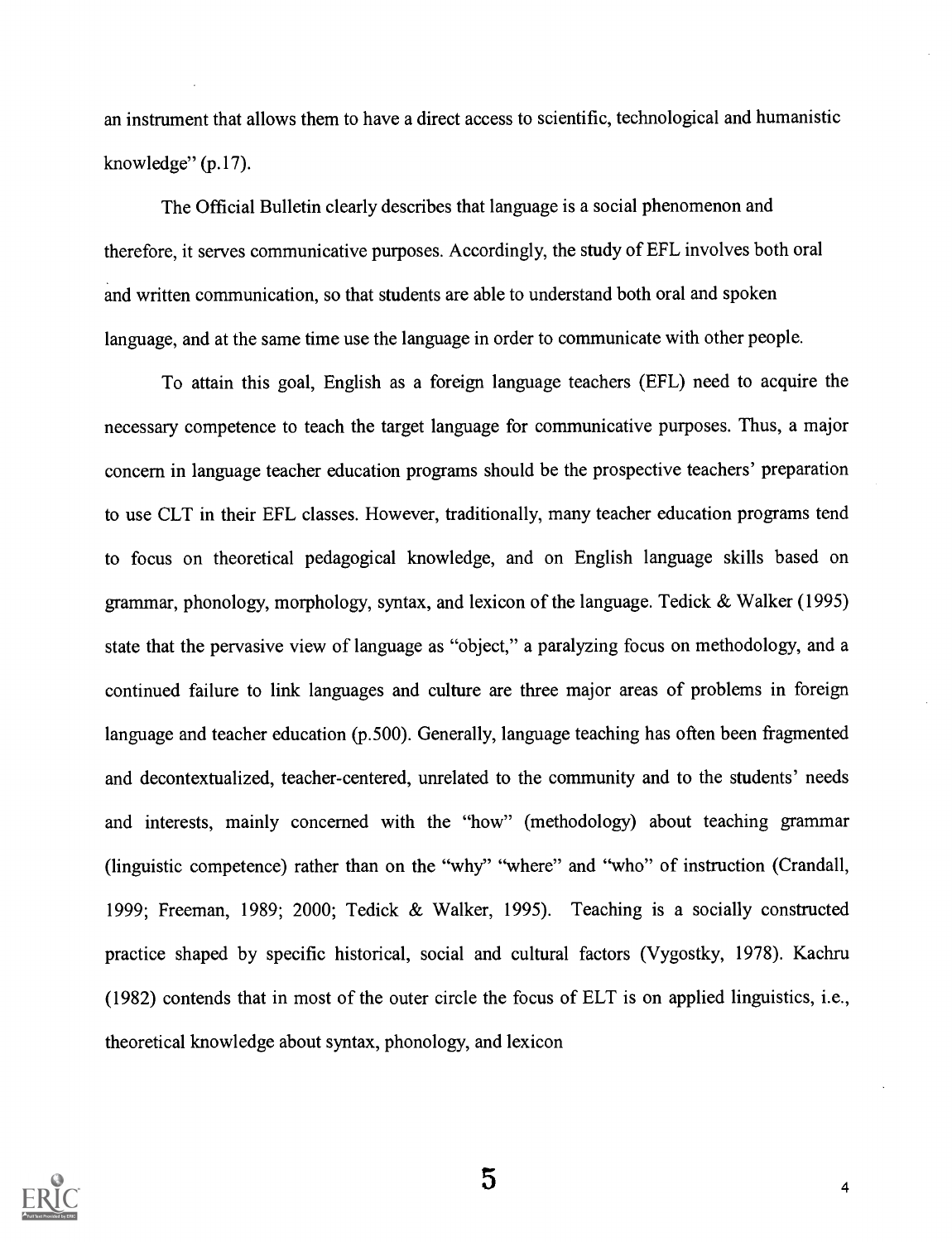#### Critical Pedagogy and ELT

Over the last decades, technology and globalization have contributed to increase the spread of English as an International Language (EIL). By the end of the twentieth century, and in the onset of the twenty first century, the power of English has dominated all areas of human knowledge. In the field of SLA a new perspective has emerged from the work of scholars such as Phillipson (1992), and Pennycook (1994, 1996) who question the apolitical neutrality of EIL. They advocate that language is not neutral nor is language teaching practice. Both language and teaching involve politics and culture. In other words, ELT is embedded and situated in a political and socioeconomic context that extends beyond the traditional linguistic knowledge.

According to Freire (1970), one of the leading scholars in the area of critical pedagogy, voice, social transformation, and agency should be major goals of education. Freire, as well as Pennycook, argue against the prescriptive traditional educational methods where the educator perpetuates the relations of power and domination and constitutes the authority in the classroom, while the learners are passive recipients of knowledge. Mayo (2000) nicely paraphrases Freire's thought, " The prescriptive mode of pedagogy alienates learners from the material to be learned. It also facilitates a process of what Freire calls "cultural invasion" because the learner is uncritically exposed to ideas imposed from above, namely, ideas that form part of the dominant culture." (p.263).

From our point of view, Critical Pedagogy argues against the traditional Behaviorist and Psychological paradigms that have dominated applied linguistics, and where language is studied as an "object" from an apolitical stance. Critical Pedagogy situates ELT in the students' reality in order to question and challenge the socio-cultural and historical aspects involved in learning

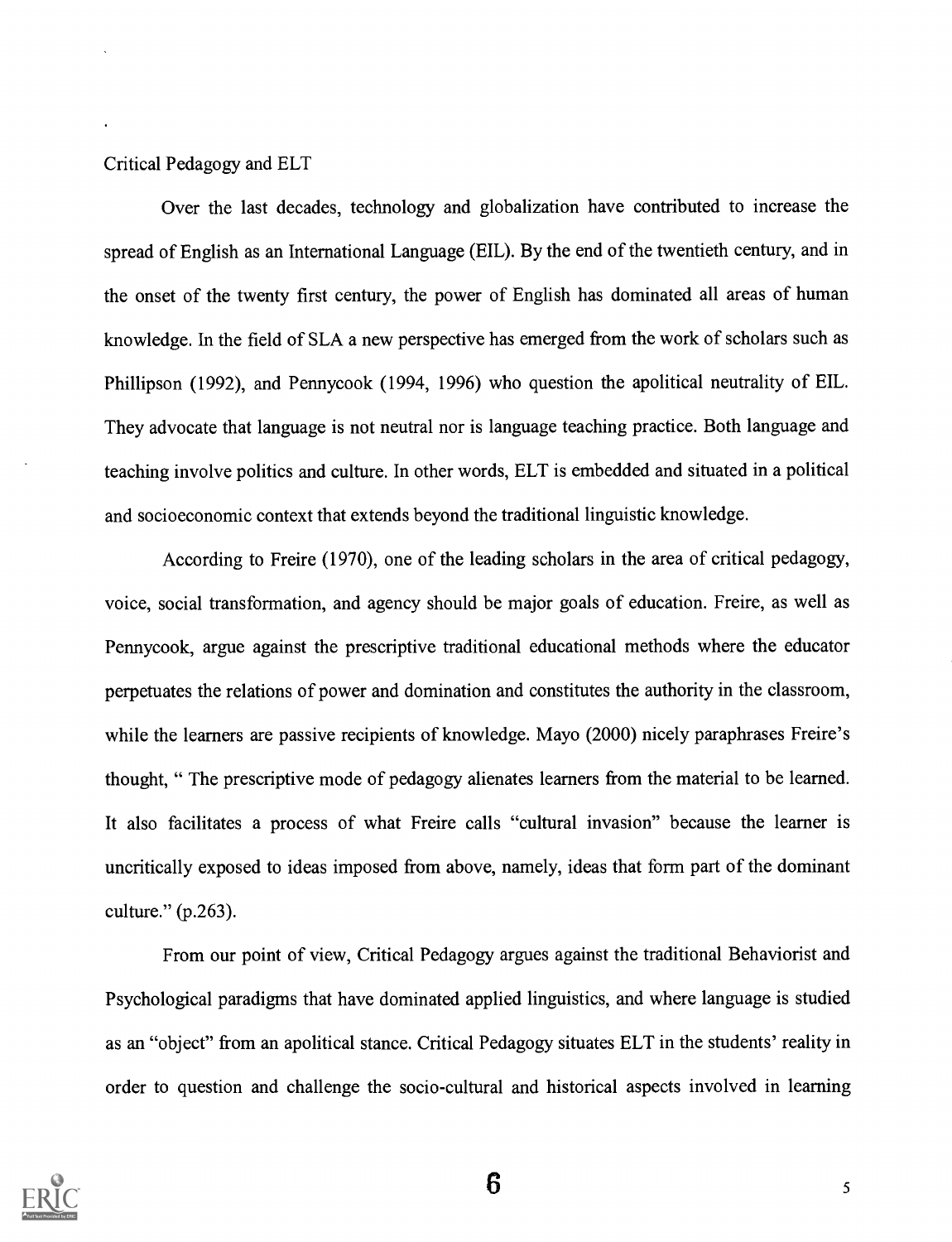English as a lingua franca in the world. Critical Pedagogy means understanding that behind the teaching of English, there are also issues of power, social inequalities, and market interests from the Center to the Periphery.

#### ELT and Critical Pedagogy in Venezuela

As we mentioned before, Venezuelan EFL teachers have not been trained to address the sociopolitical aspects linked to their teaching practices. Teacher education programs generally focus on the development of the linguistic components of the language. Thus, the purpose of this paper is to reflect on teachers' ideological assumptions about teaching and learning English, and to discuss the possible implications of critical pedagogy in ELT in teacher education programs in the Venezuelan context. To attain this goal, the authors, first, conducted a literature review on the topic of critical pedagogy and ELT in Venezuela. Not surprisingly, research done in this area is nonexistent. Therefore, a short open-ended questionnaire was designed to find out about the perceptions on critical pedagogy and ELT of 14 teacher educators who work in the English Department of two major public universities in the country. (See appendix A)

The results obtained from this questionnaire seem to be completely parallel to the description of the teacher education language programs described above. In other words, in these programs characterized by theory over practice, prospective teachers are never faced with questions regarding the relationship between language and power. Nor are they aware that behind the benefits of learning EIL there also issues of power and inequality. Paraphrasing Pennycook (1994), in most cases, English syllabuses are seen as a canonical truth to be handed on to our students, rather than as something to be negotiated, challenged and appropriated.

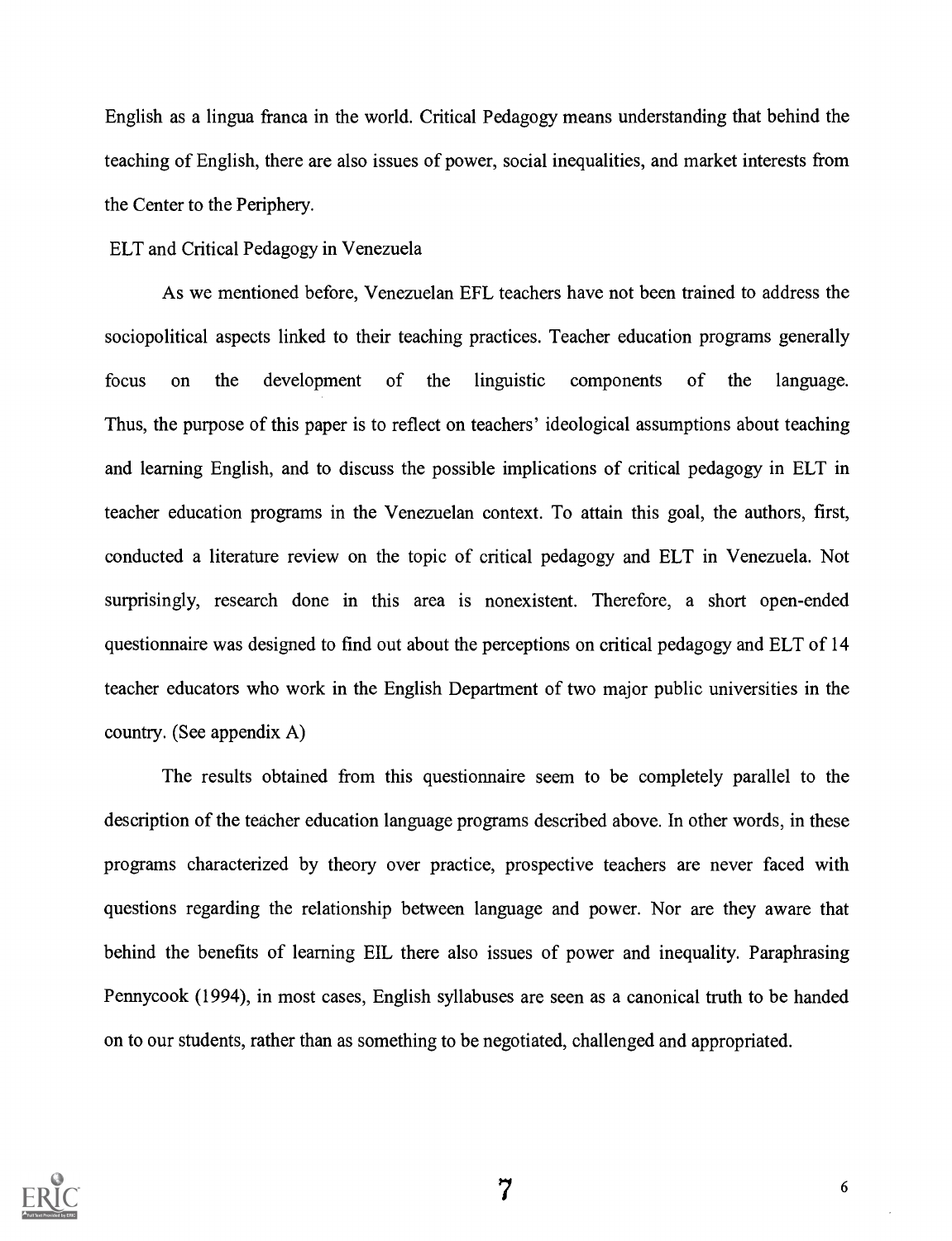#### Data Collection

As it was mentioned earlier, a questionnaire containing four items regarding personal information (educational level, experience in English-speaking countries, teaching experience, and proficiency level), and three open-ended questions concerning their role as English teachers, the relationship between EFL and Critical Pedagogy, and the role of English in Venezuela, was given to 14 teacher educators in the English departments in two major universities in Venezuela. For this study, the subjects were assigned a pseudonym to protect the confidentiality of their responses. Table 1 below describes the personal characteristics of these teachers.

#### Table 1

| Participants | Educational<br>Level               | Studies in an<br>English-speaking<br>Country | Years<br>Teaching<br><b>EFL</b> | Perceived proficiency<br>level |
|--------------|------------------------------------|----------------------------------------------|---------------------------------|--------------------------------|
| Ms. Brito    | MA (linguistics)                   | yes                                          | 25                              | Advanced                       |
| Ms. Medina   | MA (Applied<br>Linguistics)        | yes                                          | 14                              | Advanced                       |
| Mr. Torres   | Bachelor<br>(Ed. English)          | no                                           | 5                               | Advanced                       |
| Ms. Moreno   | MA (Educational<br>Management)     | no                                           | 10                              | Advanced                       |
| Ms. Páez     | MA (Applied<br>Linguistics)        | yes                                          | 4                               | Advanced                       |
| Mr. Soto     | MA (Linguistics)                   | yes                                          | 30                              | (no answer)                    |
| Ms. Díaz     | Bachelor<br>(Ed. English)          | no                                           | 10                              | Intermediate                   |
| Ms. Rojas    | MA (Education,<br>Communication, & | yes                                          | 14                              | Advanced                       |

#### Background of the Participants

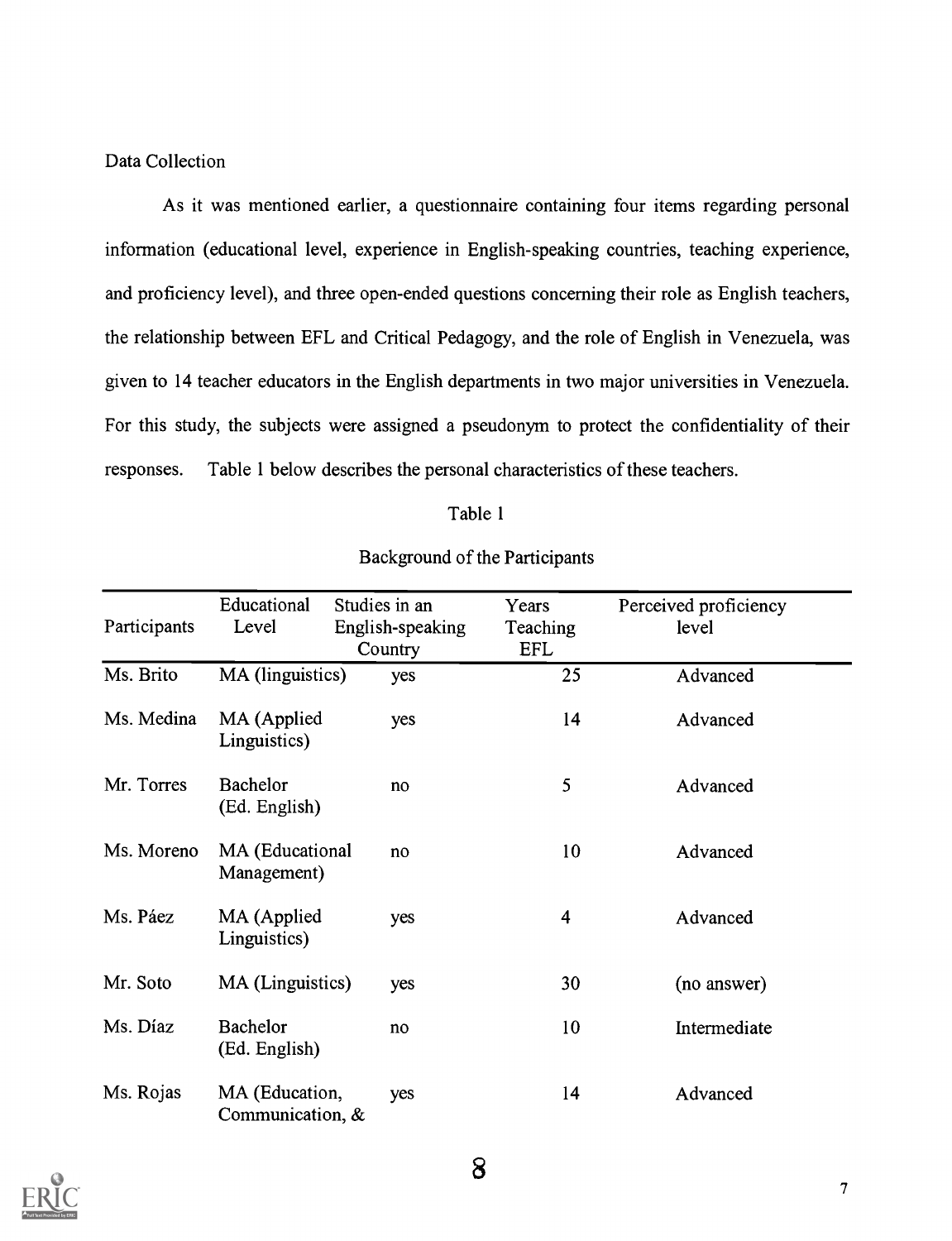| Ms. Pérez            | Technology)<br>Bachelor<br>(Ed. English) | no  | 10 | Advanced    |
|----------------------|------------------------------------------|-----|----|-------------|
| Mr. Sánchez          | Bachelor<br>(Ed. English)                | no  | 10 | Advanced    |
| Ms. Machado Bachelor | (Ed. English)                            | no  | 05 | Advanced    |
| Mr. López            | MA (Linguistics)                         | yes | 40 | Near native |
| Ms. Méndez           | MA (Education<br>Administration)         | yes | 19 | Advanced    |
| Ms. Riera            | Bachelor<br>(Ed. English)                | yes | 21 | Near native |
|                      |                                          |     |    |             |

From the data above, it can be seen that the majority of teachers hold an M.A (36% in applied linguistics and linguistics, and 21% in Education in different areas). The rest of the teachers (43%) hold a Bachelor in Education major English. From those holding an MA, except in one case, they have had experience in studying abroad, particularly in the U. S. According to the years of experience in teaching EFL, it can be said that all of them are experienced teachers ,since they have been teaching for more than 4 years. Even more, 11 out of 14 have been practicing teachers for more than 10 years. Concerning their perceived proficiency, ten considered themselves as "Advanced," two "Near native," one "Intermediate," and one did not provide any answer.

## Findings

In the analysis of the three open-ended questions, we read each participant's answer and tried to group them in categories. In relation to question # 7, "According to your opinion, what is your role as an English teacher? Describe briefly. " Two categories were recurrent in the

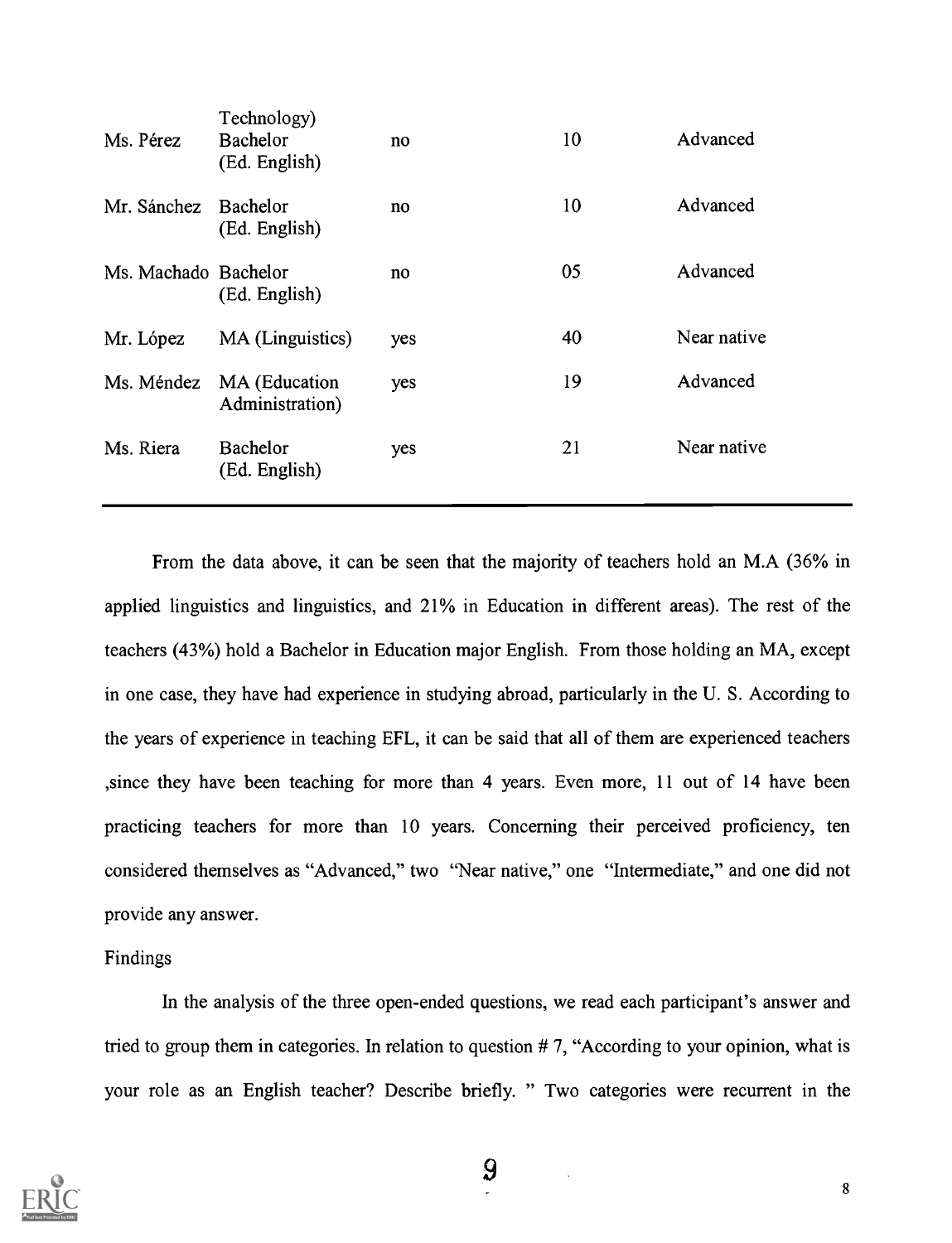teachers' responses: 1. role as a giver of knowledge, and 2.role as facilitator, guide, and model of the language.

## Role as a giver/provider of knowledge

Most teachers (11 out of 14) considered their role as givers or providers of knowledge. This role is consistent with the process-product paradigm in teacher education where the teacher is the authority, possesses the knowledge, and takes the decisions in the classroom. Here, there is a clear hierarchy where the teacher holds the power.

In addition, in this role, EFL teachers focus their teaching on the linguistic components of the language, denying the possibility of developing the students' critical language awareness of English as a tool that perpetuates social inequalities. The following quotes from the teachers' suggest their conception of teaching as transmission of knowledge.

- $\bullet$ Give them [students] tools to be excellent teachers at any level (Ms. Machado).
- Teach, train, motivate future English teachers. Give them tools to be excellent teachers at any level (Ms. Méndez).
- Help students to communicate and give them skills/tools to teach others (Ms. Diaz).
- Help my students to acquire and learn English (Ms. Brito).

Role as facilitator, guide and model of the language.

In this role of facilitator, guide, and model, the teacher assumes that the learning process is constructed by the learners. Therefore, their role is to help them to do so. In their answers, this group of three teachers said:

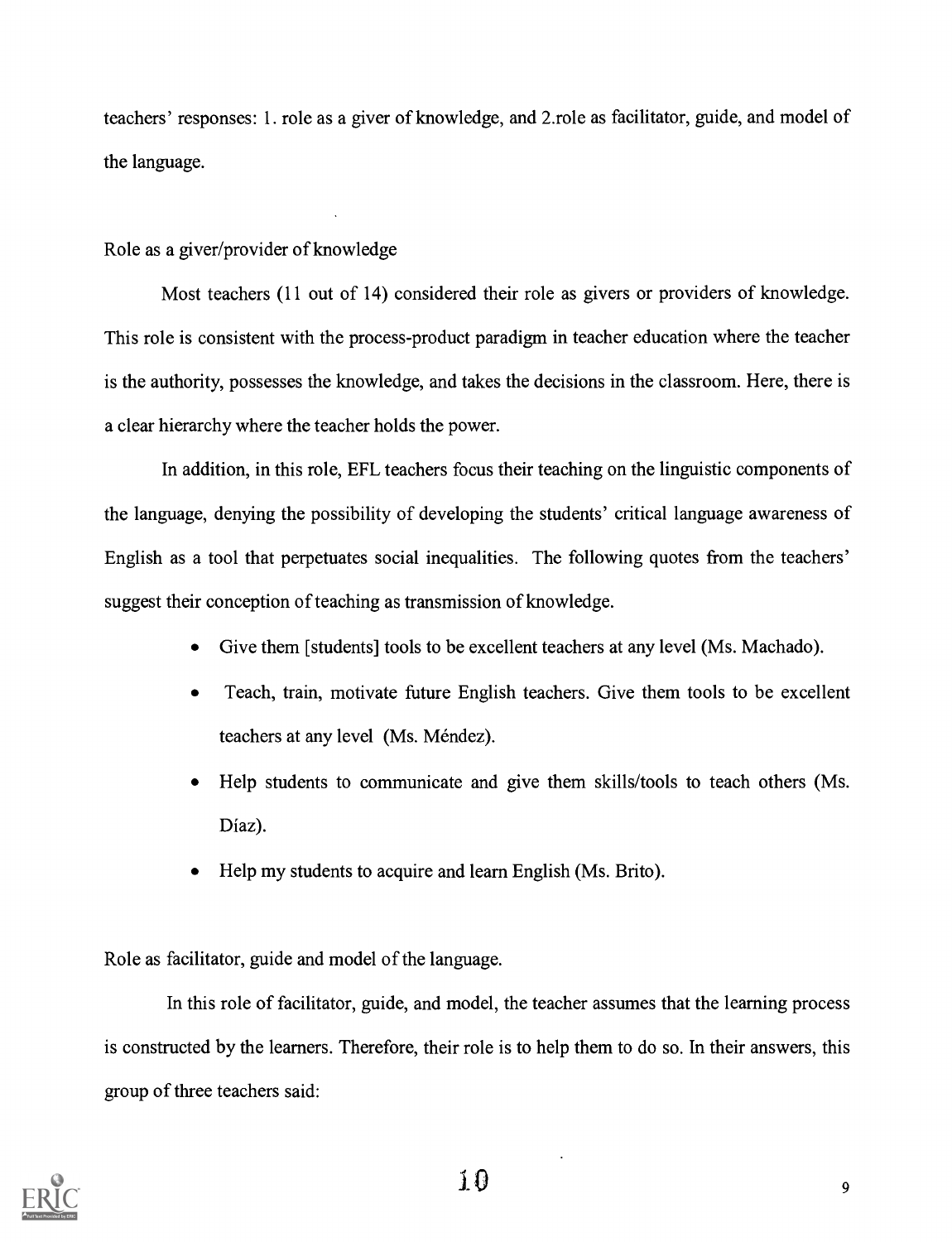- Guide students gently through their learning process (Ms. Pérez).
- Model who can be imitated for students of English . . . Also my role is of a facilitator (Ms. Machado).
- Teach students a code they can use to extend their expectations as human beings and professionals (Mr. Soto).
- Be a bridge to all the new thing a learner needs to know [in] English (Mr. Torres).
- Ser el guía del salón de clase para dirigir actividades que conduzcan al alumno a construir su conocimiento. (Be the guide in the classroom in order to conduct activities that lead students to construct their own knowledge). (Ms. Moreno).

As we argued at the beginning of this paper, the role of English teachers is an important aspect of critical pedagogy where the teachers assume a position of change and transformation, connecting their teaching with the socioecomic and political aspects of the context where they teach. Because we wanted to find out about Venezuelan teachers perceptions regarding critical pedagogy, we asked the question, "Do you see any relationship between the teaching of EFL and critical pedagogy? Describe briefly" (Question # 8). We found that these 14 educators did not seem to associate critical pedagogy with their English teaching. In fact, 50% of teachers did not provide any answer to this question. This may be interpreted as a lack of knowledge about the term. 14 % of them answered negatively as follows. One answered, " We don't use critical pedagogy in teaching English. We just teach the language in its four skills". The other said, "No really". 28% of the respondents believe themselves to be using critical pedagogy in their teaching. However, they do not seem to interpret it in the way we have argued here. These are their answers:

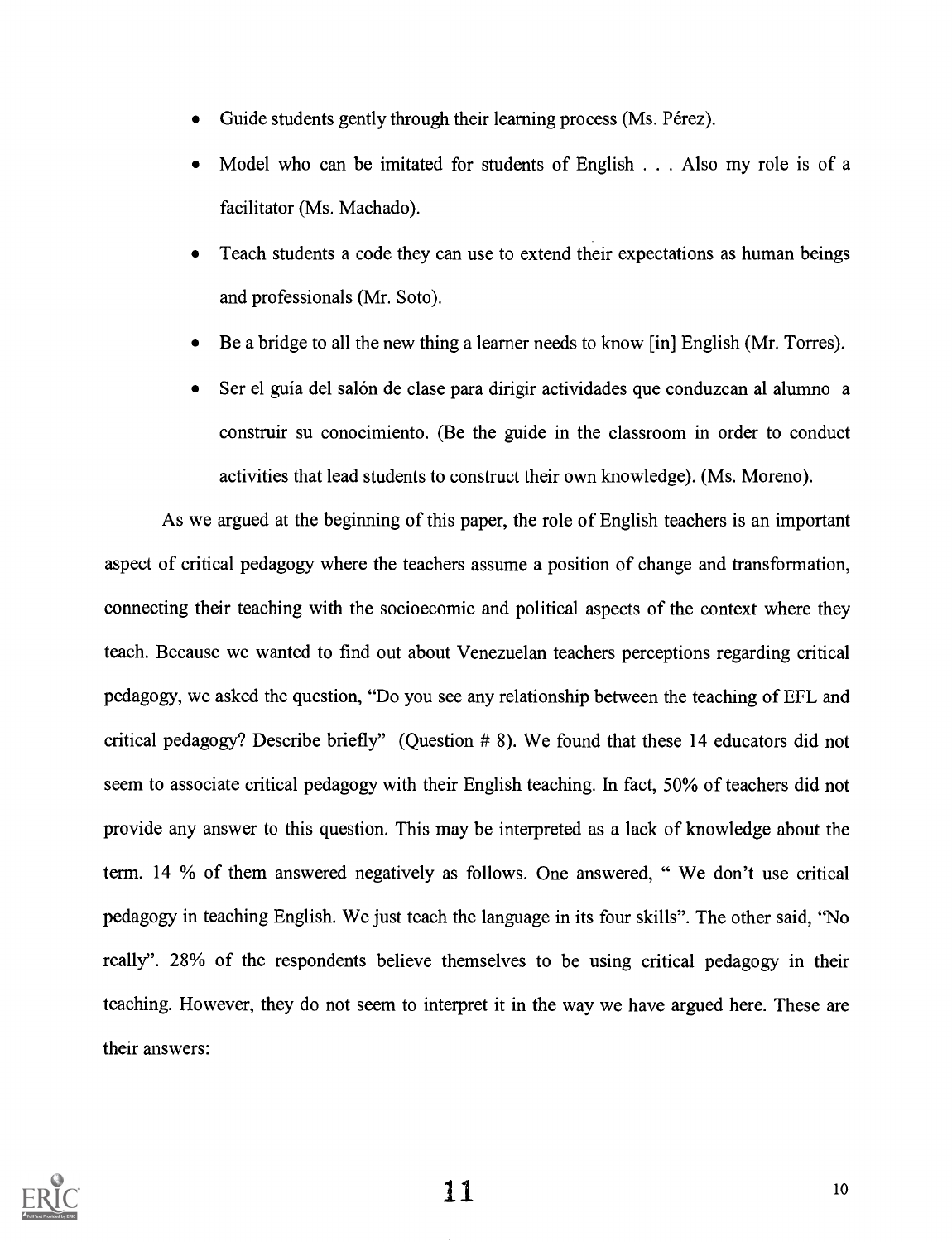- There has to be more participation and/or interaction on the students' side. Not  $\bullet$ all the work is on the teacher (Ms. Páez).
- Both are related because it is impossible to improve your teaching strategies nad methodology if you don't make use of critical pedagogy. Critical pedagogy is that constant evaluation of our pedagogical praxis where we should take into account the opinion of our colleagues, students, and ourselves (Ms. Machado).
- El professor, en una clase de Inglés, es un guia, es decir, hace un equipo con el  $\bullet$ alumno para generar oportunidades para producir e ir construyendo la nueva lengua. (The teacher in an English class, is a guide, i.e., he conforms a team with the student to generate opportunities to construct the new language). (Ms. Moreno).
- English teachers should be trained to increase their critical awareness of what they do in a classroom. This will allow them to contrast their own behavior vis-avis that of other teachers in the same area or field (Mr. Soto).

The above answers suggest that for these teachers critical pedagogy is aligned with participation and democracy, usually in student-centered classrooms where CLT is the approach used to learn the language, and where students and teachers share decisions. However, as Pennycook (1999) contends " A critical approach to TESOL is more than arranging the chairs in circle and discussing social issues. [It] must look not only at questions of power sharing in the curriculum, but also at the broader critical concerns [in each context]. (p.338).

Only one teacher seems to be close to the understanding of the relationship between critical pedagogy and EFL, but she clearly associates it with the learning of the target culture. She wrote: " I think we should encourage our students to think about the cultural- political

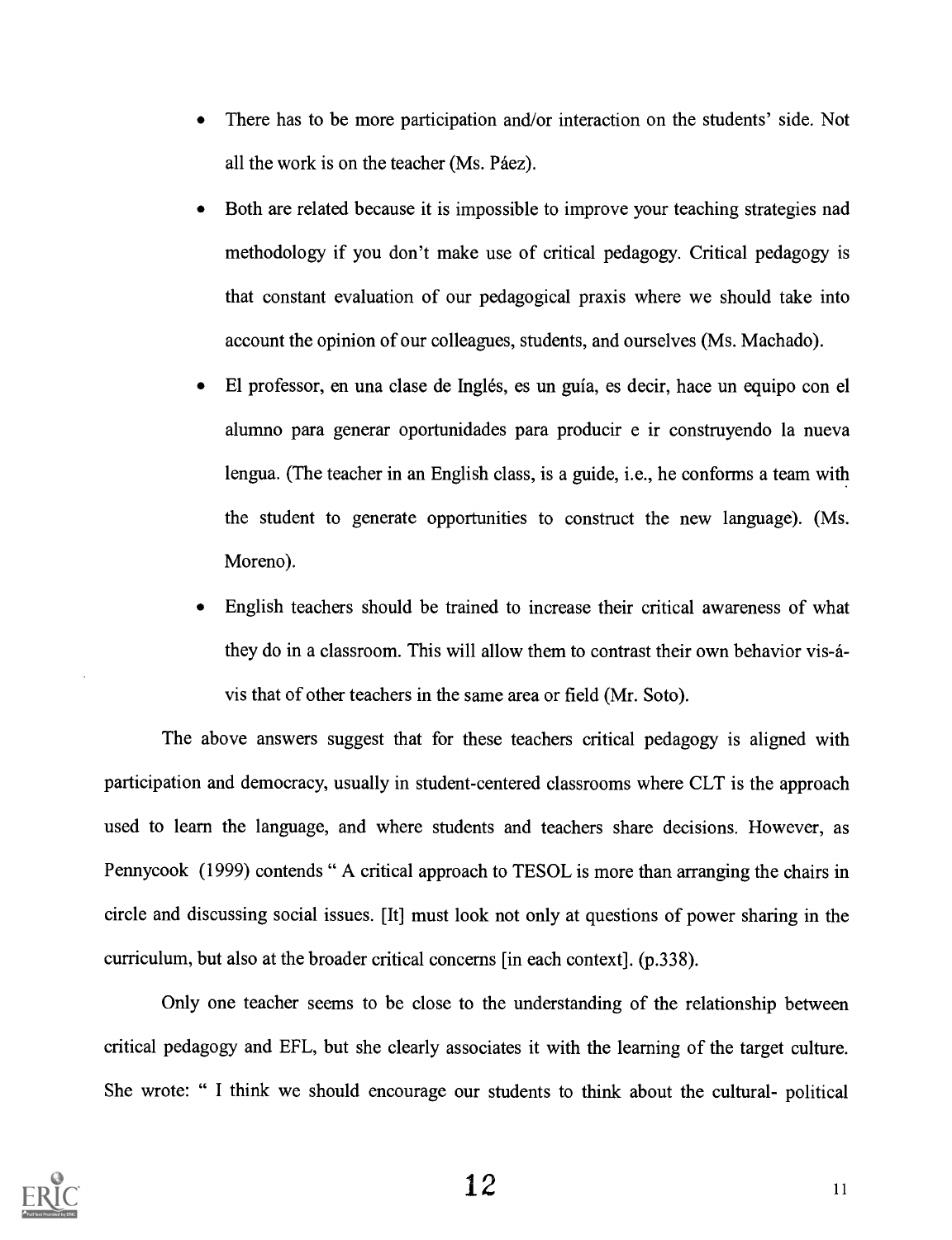context of the language, and in that way they can analyze the reasons why they are learning the language and the culture. It is not possible to learn about the language without learning about the culture. I try to emphasize the learning of the culture."

In the answer to question  $# 9$ , "In your opinion, what is the role of English in Venezuela?" The majority of teachers (86%) thought of the role of English in Venezuela as an instrument for specific purposes. The following answers state the different purposes they see in each case.

Instrument to get better job opportunities and benefits

- People want to learn the language for job benefits they can obtain (Ms. Riera).
- Economically speaking, English brings more chances to people; they can be selected for a job if they speak or at least read or write in English (Mr. Torres).

Instrument to access information in the professional fields

- Everybody who goes into a university in any career should acquire/learn at least instrumental English due that it is the universal language and most of the information (updating info) arrives originally in English (Ms. Páez).
- There are many people who want to learn English because they need it. Engineers, doctors, computer programmers, and many more professionals spend lots of money in English courses for special purposes (Ms. Pérez).

Instrument to serve as a bridge for commercial, political, and social relationships with other countries.

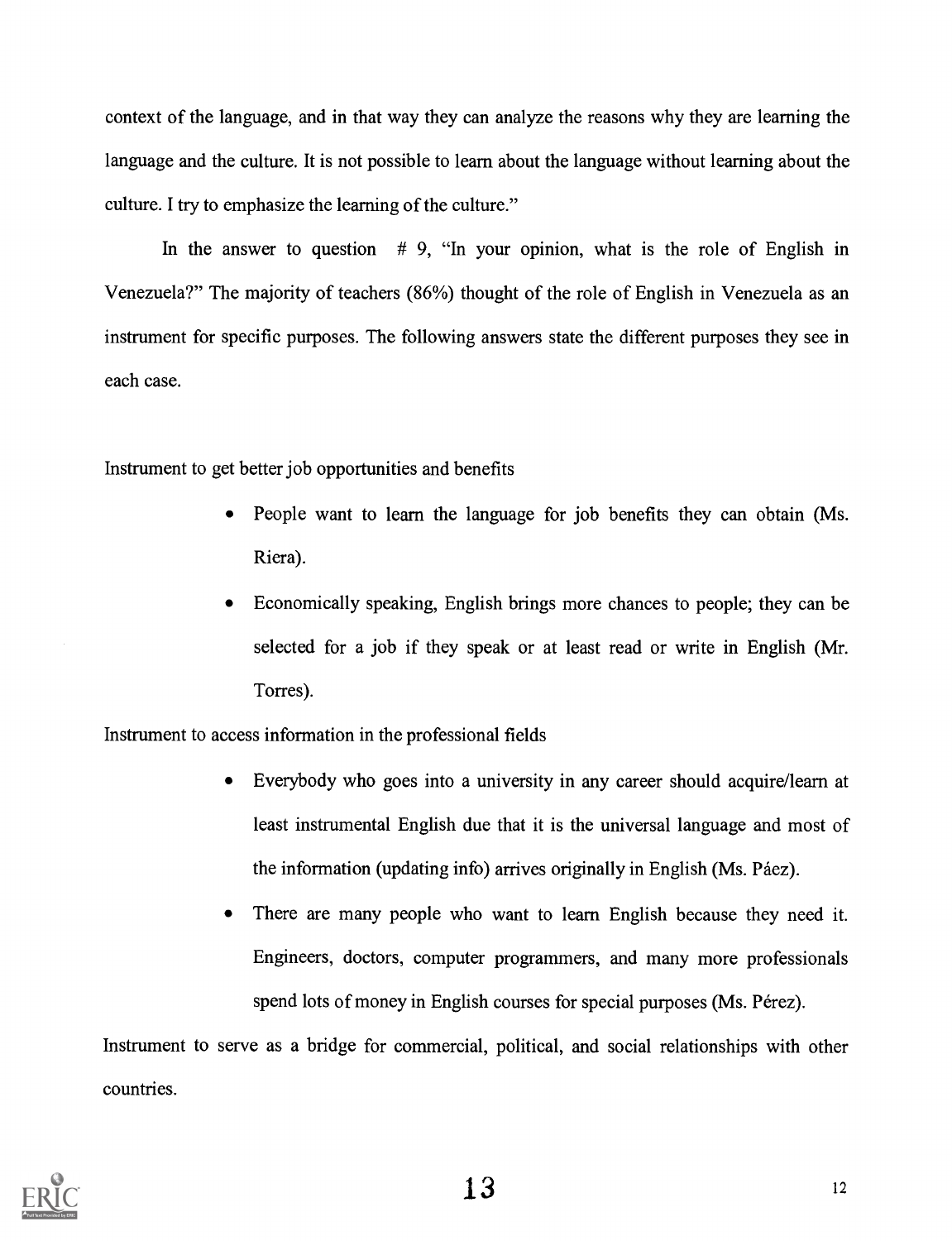- It is very important because Venezuela is a country that has commercial relations with other countries where English is spoken (Ms. Medina).
- To bridge the gap between our country and the developed countries. Participate in worldwide social, educational, technological policies oriented to help the Third World countries (Mr. Sánchez).

The rest of the teachers (14%) feel that the role of English in Venezuela is limited to another course requirement in the curriculum. One of them said: " English in Venezuela should have a more important role in the educational field. English is taught as another subject." Another one said: " I don't think the role of English in Venezuela has been clearly identified, or defined. There is, however, some sort of cultural expectation that views English as classroom English only, because of a curious gap between users' real needs and syllabus designs."

All of the respondents mentioned only the advantages and benefits of English from a "neutral" point of view, legitimizing in this way the taken-for-granted assumptions regarding the apolitical neutrality of ELT, and therefore, overlooking the issues of power and social inequalities that lie behind the teaching of EIL.

#### Pedagogical Implications

In our purpose to address critical pedagogy in the context of ELT in Venezuela we believe that our findings have several relevant implications for teacher education programs as well as for EFL teachers in general. First, as advocates of critical pedagogy, we believe that our task as teacher educators is not to pass on skills and knowledge to future teachers, but to develop their awareness about their role as agents of transformation of their own reality. We believe that to address issues of race, identity, language, inequality, and power in ELT education programs is

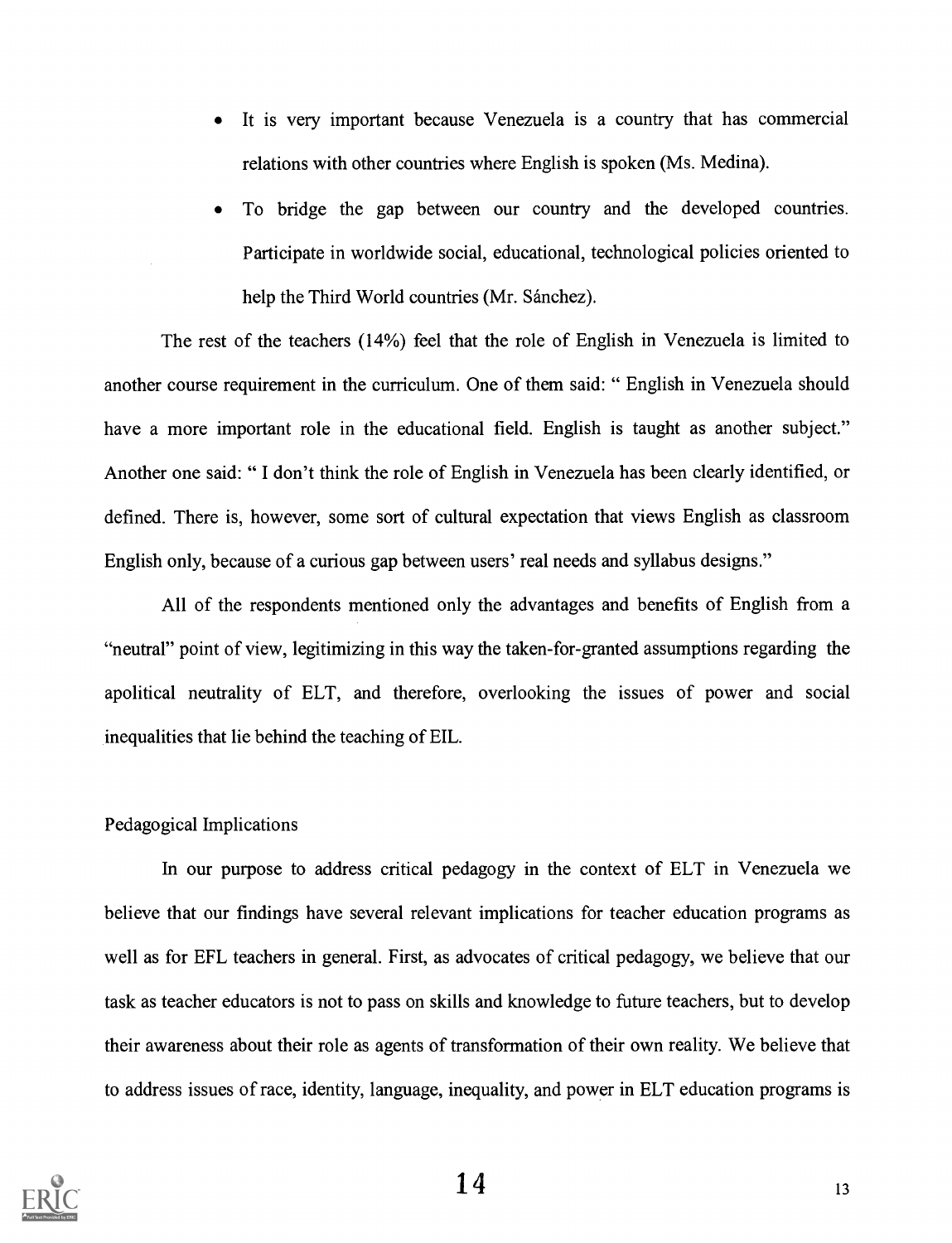crucial in order to empower NNESts. Empowerment or concientization (Freire, 1970) in critical pedagogy aims at developing the individual's "critical awareness" of the political and social structures that surround her or him, and the role that as an agent of transformation she or he can play. In a seminar for NNESTs, Brutt-Griffler & Samimy (1999) used EFL teachers' reflection through discussion and diary writing in order to empower teachers through critical praxis generated from within. Thus, engaging future teachers in an ongoing process of self-reflection and "a construction of a subjectivity" (Brutt-Griffler & Samimy, 1999, 418) in their struggle for finding who they are and where they come from is empowerment. By doing so, teacher education programs will foster NNESTs' critical thinking and self-reflection so that they will be able to challenge pervasive assumptions such as "Standard English", accent, and the superiority of native speakers over nonnative speakers. There is a need to debunk the NS-NNS dichotomy on the grounds of emerging concepts such as multicompetent speakers (Cook, 1999) and language expertise (Rampton, 1995). There is also a need to educate NNESTs in the light of the multiculturalsm represented by "World Englishes" (Kachru, 1984). Thus, a move to critical pedagogy in ELT entails going beyond the dimension of linguistic competence to a broader socio-political reality that examines the relationship between language, discourses, and power (Fairclough, 1989; Pennycook, 1994). By doing so, NNESTs will uncover the wrong assumptions behind the "apolitical neutrality" of English. As Warschauver (2000) suggests EFL teachers' agency is crucial in using English as a means for themselves as well as for their students in order to "express their identity and make their voices heard" (p.530).

The Need to Develop our Own Textbooks Materials

Another significant change that has to arise from a critical pedagogy point of view, is that in language teaching and learning, and particularly in the field of EFL, we can no longer

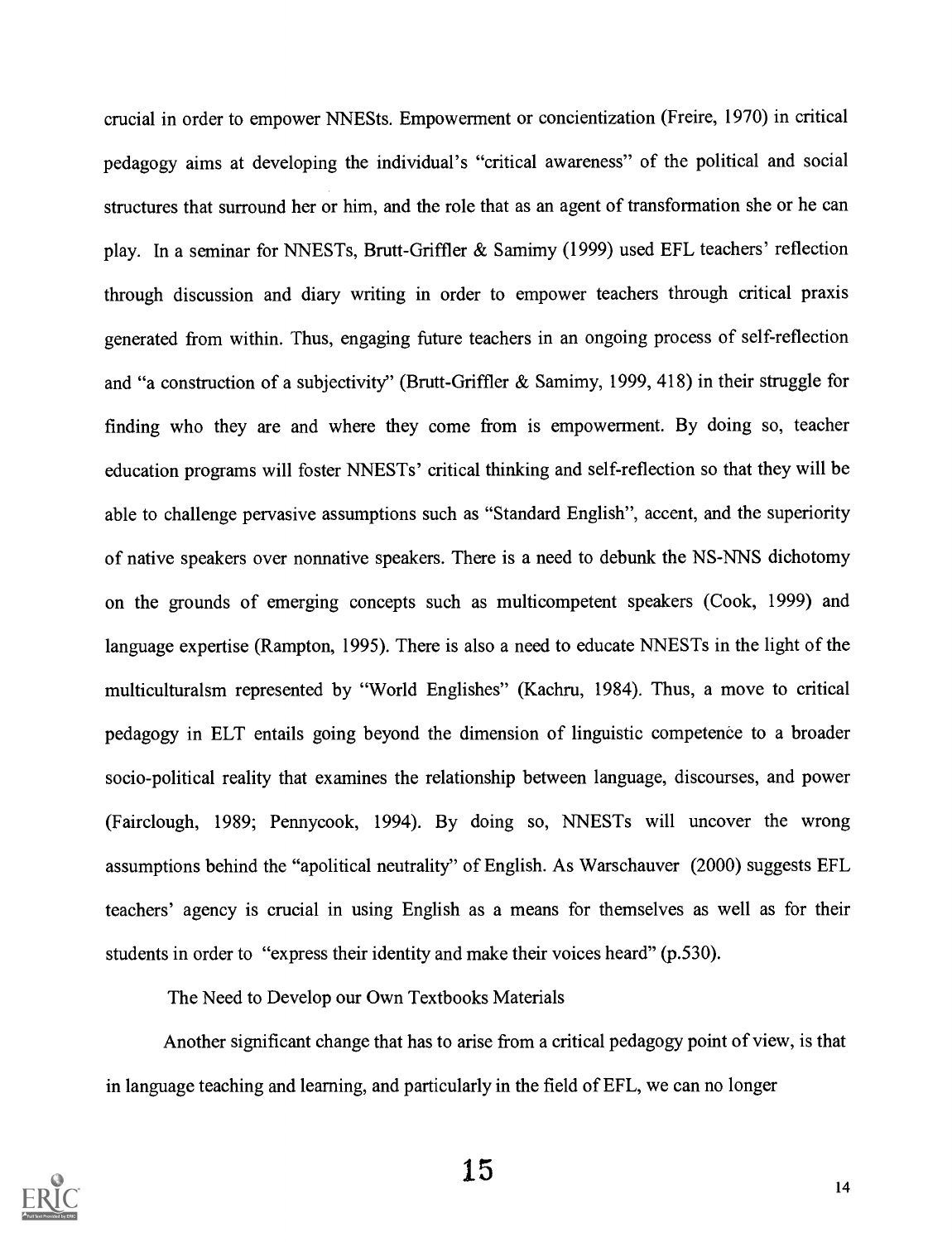continue to consider language materials and textbooks produced in the center, that is, the U.S, Britain, Australia, Canada, etc. to be the perfect and unique models to follow. We need to understand that this is a profitable business that implies an array of elements mainly beneficial to the countries mentioned above. But, are these materials the most appropriate in our contexts? Certainly most of these materials have been developed under the light of well-grounded research studies, but not necessarily, and even rarely, based on the reality of our developing countries. It is about time for us to step aside the unquestioning attitude, and begin to produce our own materials. Who else but us, may know better what interest our students, stimulate their learning, and open their minds to understanding their world and that of others? We need not to reject on an absolute basis language materials and textbooks from other latitudes just because they are foreign, but we certainly have to be able to examine them from a more critical stand.

#### The need to conduct Action Research

Clearly connected to the need of creating and adapting language materials and textbooks to our context, there is an urgent necessity to understand that we cannot longer postpone our role as researchers. As EFL teachers, and more specifically as language teacher educators, we have to acknowledge the fact that it is from our practice that we can generate theories, methods and approaches that fit our social realities. Research and practice must be an integral part of our teaching in order to promote relevant and cultural appropriate change in our contexts. As Freeman (2000) says, "What counts as knowledge to one group may or may not be what counts as knowledge to another" (p.1). He goes on to point out:

In their daily work, teachers are encouraged to use other people's ideas as ready-mades. The assumption is that ideas can be imported and still be the same ideas . . . Choosing ready-made ideas (or importing theories) takes the place of creating one's own tools or

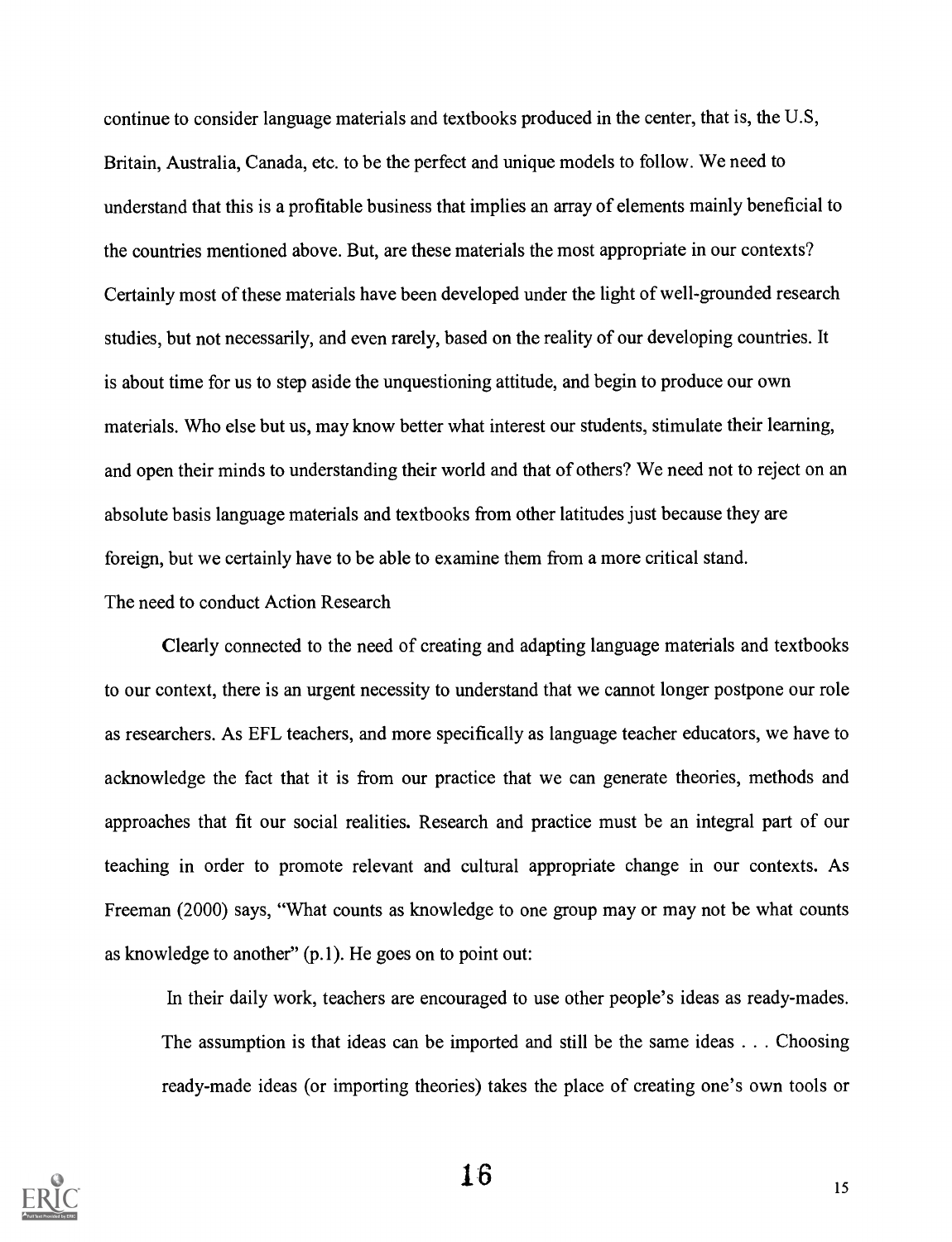local understandings . . . but how well do they work in the day-to-day snow storms of teaching?"  $(p.5)$ .

Freeman' words certainly refer to the passive role of teachers as consumers of theories and materials generated from outside, particularly from the Center. The fact that action research in their classroom is not a common practice in ELT in Venezuela, contributes to maintain this hegemony. Generally, EFL teachers do not create or innovate in their teaching, rather they tend to be passive recipients of imported ideas. We need to inform our language teaching and learning from within. Through collaborative action research projects that involve our students, we will also be empowering NNESTs through pedagogy and research (Wong, Yuh-Yun, Baugou & Chacon , 2000).

As we said before, imported theories and subsequent methods and approaches to ELT should not be adopted blindly in our EFL contexts. Most of the above are derived from very different realities. Kachru (as quoted in Pennycook, 1994, 167) raises a strong critique against the "evangelical zeal" used by the center to export their methods and theories to the developing countries "often with weak theoretical foundations, and with doubtful relevance to the sociological, educational, and economic context of the Outer Circle."

EFL classrooms in developing countries are mainly characterized by a limited access to technology, large classes, teachers with maximum teaching loads (with low-paid salaries) seeking to improve their salaries, and scarce opportunities for both teachers and students to practice the target language. This very same reality is the one we need to critically address in order to decide upon our practice. In the same way, we need to create the necessary awareness among government officials, administrators, educators, and students to find ways to cope with our limitations, and therefore, change what we want to change, and keep what we want to keep.



 $17 -$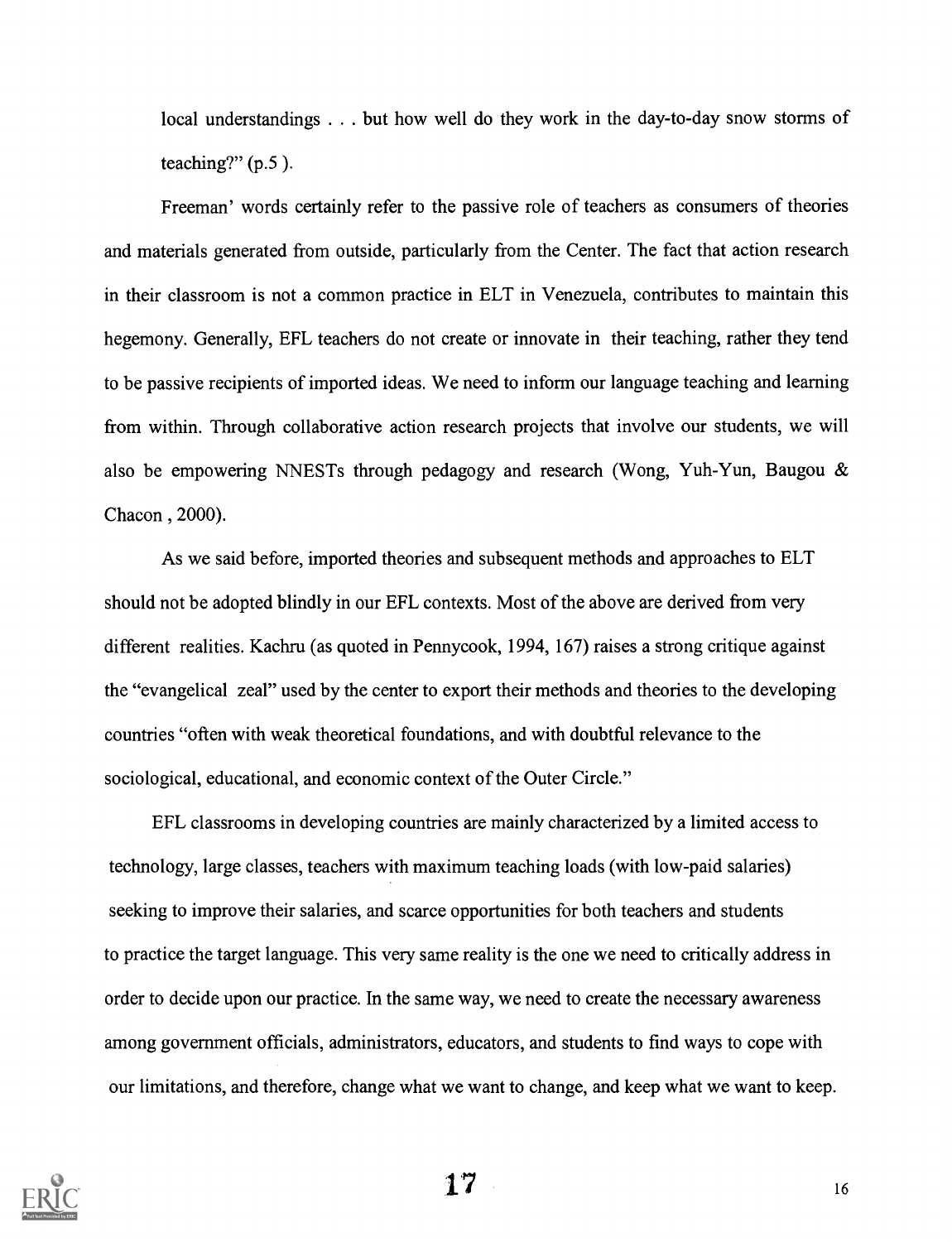### The Need to Encourage Life-Long Learning

It is not possible to imagine any concept of efficient education without referring to the understanding that learning is a life-long process, where the ultimate goal is the continuous search for knowledge. Needless to say that as language teacher educators identified with the principles of critical pedagogy, we have to encourage and develop in our students a sense of constant improvement and self-reflection about their language competence to be used as a tool for transformation and construction of their identities.

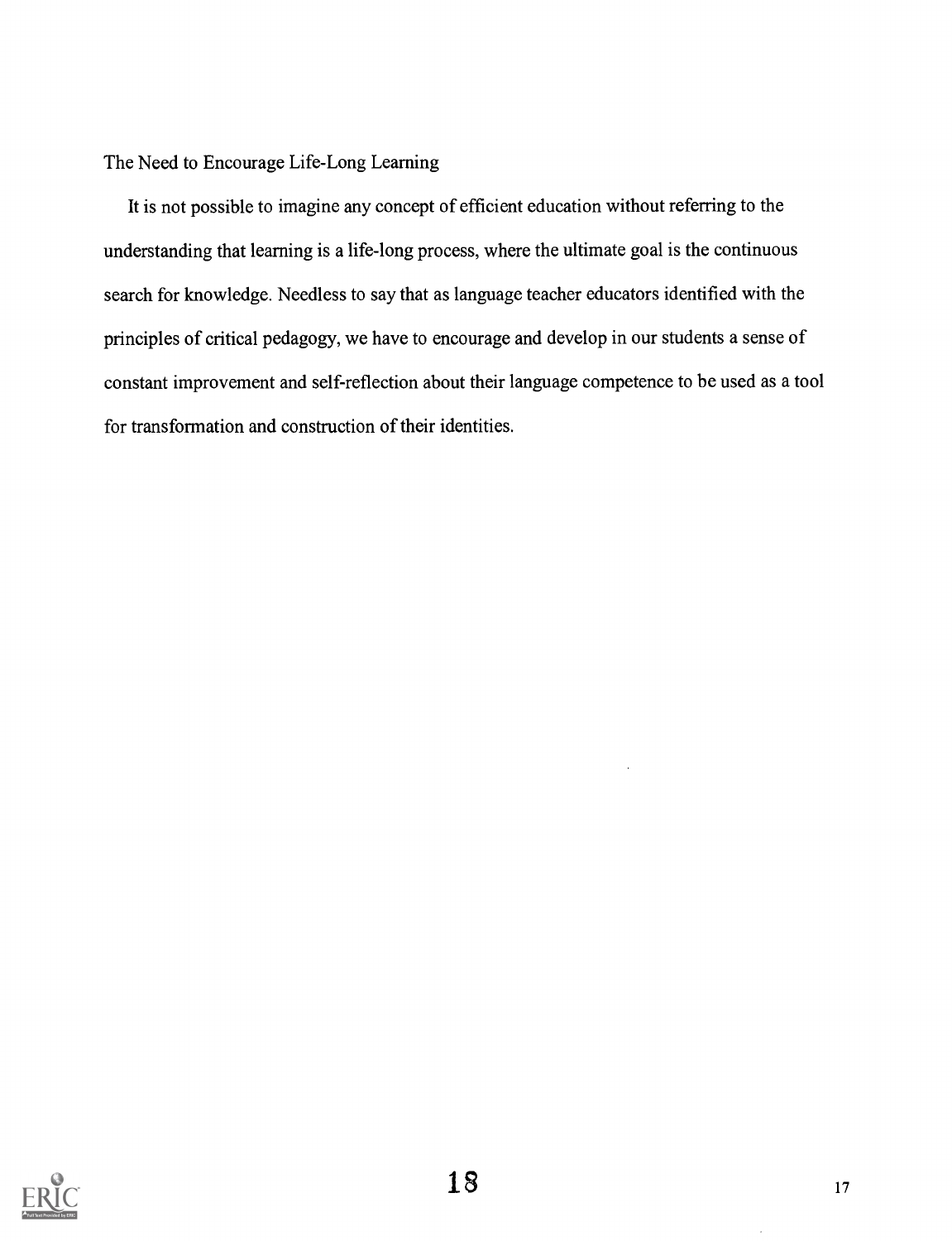### References

Braine, G. (Ed.), (1999). Non-Native educators in English language teaching. Mahawah, NJ: Erlbaum.

Brutt-Griffler, J., & Samimy, K. (1999). Revisiting the colonial in the postcolonial: Critical praxis for non-native-English-speaking teachers in a TESOL program. TESOL Quarterly, 33(3), 413-431.

Fairclough, N. (1989). Language and power. London: Logman.

Freeman, D. (2000). Imported theories/local understandings: Part 1. TESOL Matters, 10(4), 1-5.

Freire, P. (1970). Pedagogy of the oppressed. New York: The Seabury Press.

Kachru, B.B.(Ed.), (1982). The other tongue. Urbana: University of Illinois Press.

Mayo, P. (2000). Synthesizing Gramsci and Freire: Possibilities for a theory of transformative adult education. In S. F. Steiner, H. M. Krank, P. McLarean, & R. E. Bahruth (Eds.), Freirean pedagogy, praxis and possibilities (pp.249-280), New York: Falmer Press.

Pennycook, A. (1994). The cultural politics of English as an international language. London: Logman.

Pennycook, A. (1999). Introduction: Critical approaches to TESOL. TESOL Quarterly, 33(3), 329-348.

Phillipson, R. (1992). Linguistic imperialism. Oxford: Oxford University Press.

Phillipson, R. (1996). ELT: the native speaker's burden. In T. Hedge& N. Whitney (Eds.), Power, Pedagogy & Practice. (pp. 23-30). Oxford: Oxford University Press.

Samimy, K. K., & Brutt-Griffler, J. (1999). To be a native or non-native speaker: Perceptions of "Nonnative" Students in a graduate TESOL program. In G. Braine (Ed.), Non-Native educators in English language teaching (pp. 127-1441 Mahawah, NJ: Erlbaum.

Tedick, D. & Walker. C. (1995) . From theory to practice: How do we prepare teachers for second language classrooms? Foreign Language Annals, 28(4), 499-517.

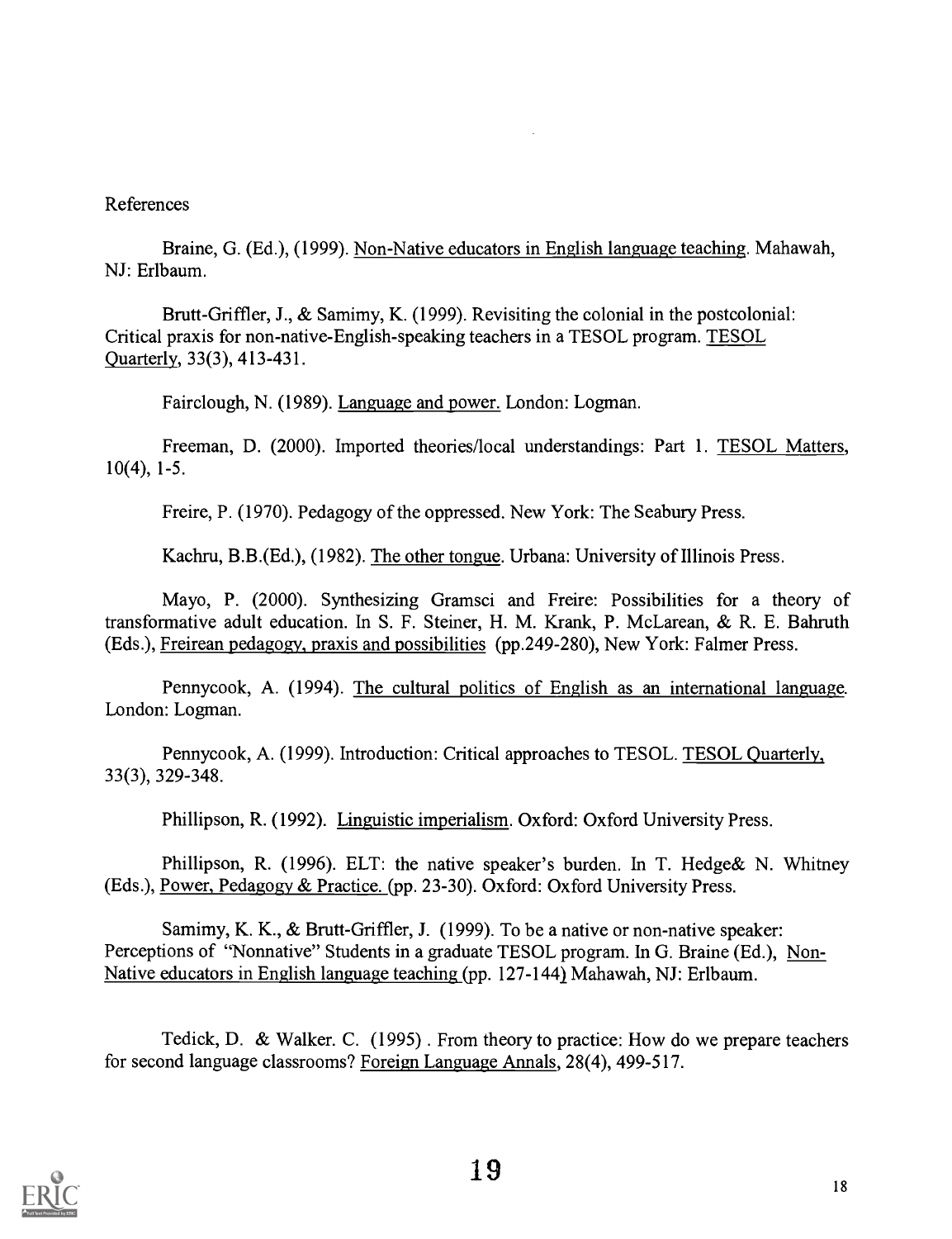Vygostky, L. S. (1978). Mind and Society: The development of higher psychological processes. Cambridge: Cambridge University Press.

Warschauver. M. (2000). The changing global economy and the future of English. TESOL Quarterly, 34(3), 511-531.

Wong, S. , Yuh-Yen, Y., Bangou, F., & Chacon, C. (2000). Reflections on collaborative action research for curriculum transformation of an SLA course. NNEST Newsletter Caucus, 2(2), 1-5.

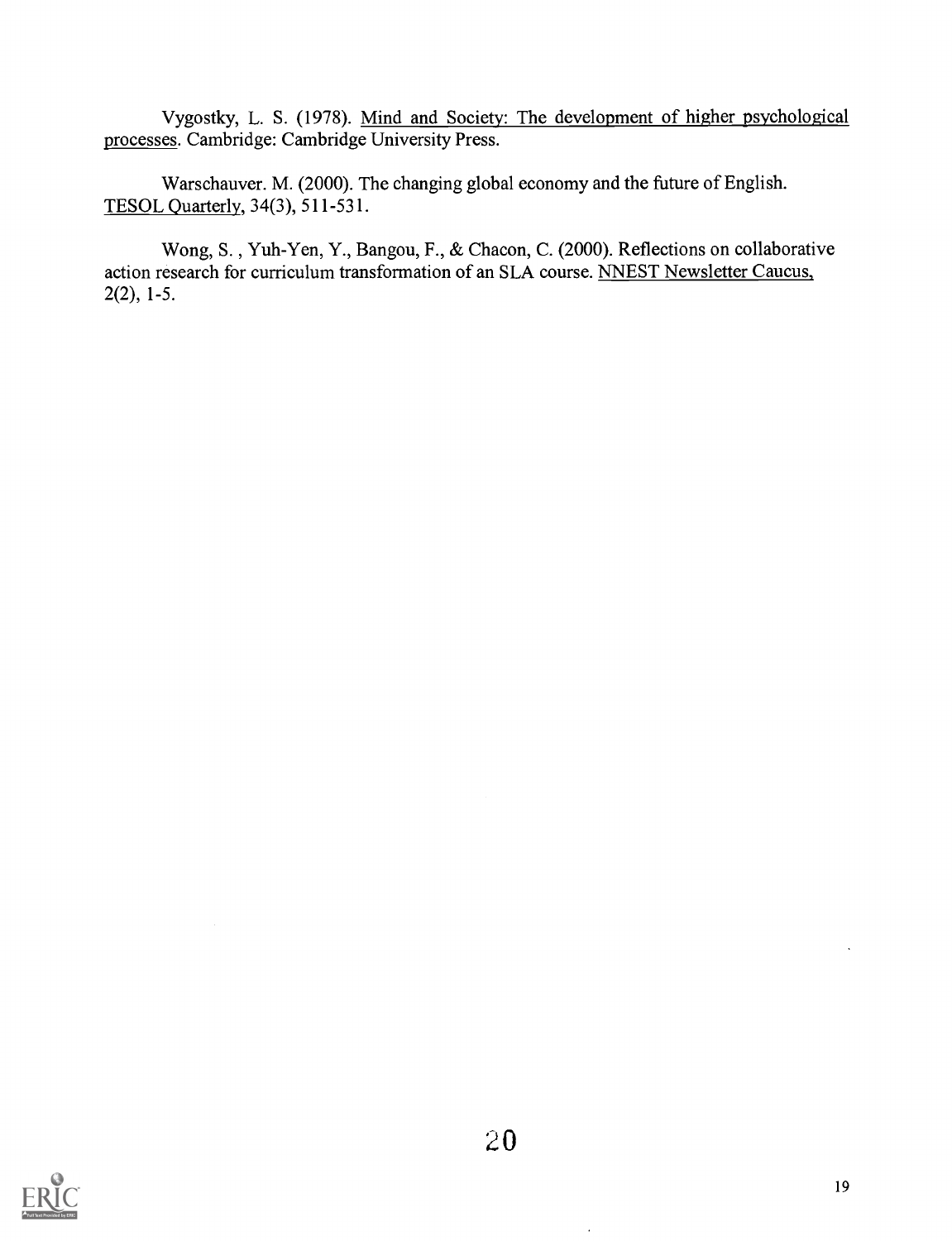## Appendix A

Dear Colleague:

Please respond as honestly as possible to the following questionnaire. Thank you so much for your cooperation.

1. Educational level

Bachelor, specify major M. A. Yes No No Specify major

Ph. D. Yes No No Specify major

2. Have you studied in an English speaking country ?

Yes No Specify No Specify No Specify No Specify No Specify No Specify No Specify No Specify No Specify No Specify No Specify No Specify No Specify No Specify No Specify No Specify No Specify No Specify No Specify No Specif

- 3. How long have you been teaching English? Specify years
- 4. How would you rate your proficiency in English?

Low Intermediate Advanced Near Native

- 5. According to your opinion, what is your role as an English teacher? Describe briefly.
- 6. Do you see any relationship between the teaching of English as a foreign language and Critical Pedagogy? Describe briefly.
- 7. In your opinion, what is the role of English in Venezuela?

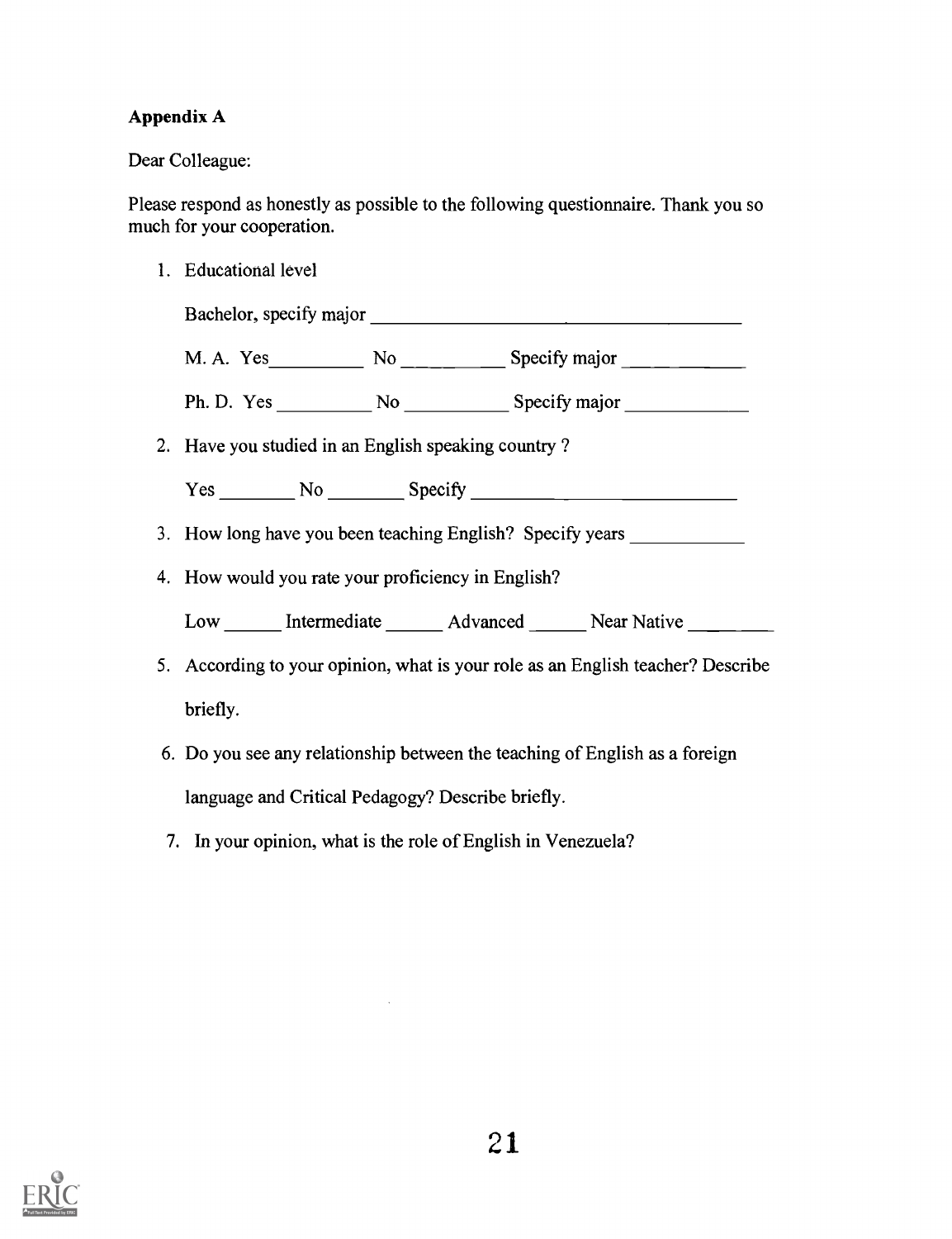1-)-001-693(2



#### U.S. Department of Education

Office of Educational Research and Improvement (OERI) National Library of Education (NLE) Educational Resources Information Center (ERIC)



# REPRODUCTION RELEASE

(Specific Document)

L DOCUMENT IDENTIFICATION:

| Title:<br>Critical Pedagogy and Empowering in Teacher Education |                                                |
|-----------------------------------------------------------------|------------------------------------------------|
| Cormen T. chacon and Juisa<br>Author(s):                        | C. <i>alvarez</i>                              |
| Corporate Source:<br>TESOL 2001 Conference                      | <b>Publication Date:</b><br>7001<br>. march 3. |

## II. REPRODUCTION RELEASE:

In order to disseminate as widely as possible timely and significant materials of interest to the educational community, documents announced in the monthly abstract journal of the ERIC system, Resources in Education (RIE), are usually made available to users in microfiche, reproduced paper copy, and electronic media, and sold through the ERIC Document Reproduction Service (EDRS). Credit is given to the source of each document, and, if reproduction release is granted, one of the following notices is affixed to the document.

If permission is granted to reproduce and disseminate the identified document, please CHECK ONE of the following three options and sign at the bottom of the page.

| The sample sticker shown below will be<br>affixed to all Level 1 documents                                                                                       | The sample sticker shown below will be<br>affixed to all Level 2A documents                                                                                                                                                                                                                                                                                                                                                                                                                                       | The sample sticker shown below will be<br>affixed to all Level 2B documents                        |  |  |
|------------------------------------------------------------------------------------------------------------------------------------------------------------------|-------------------------------------------------------------------------------------------------------------------------------------------------------------------------------------------------------------------------------------------------------------------------------------------------------------------------------------------------------------------------------------------------------------------------------------------------------------------------------------------------------------------|----------------------------------------------------------------------------------------------------|--|--|
| PERMISSION TO REPRODUCE AND<br>DICED HILL TE THIS MATERIAL HAS<br>LEER GRANTED BY                                                                                | PERMISSION TO REPRODUCE AND<br>DISSEMINATE THIS MATERIAL IN<br>MICROFICHE, AND IN ELECTRONIC MEDIA<br>FOR ERIC COLLECTION SUBSCRIBERS ONLY.<br>HAS BEEN GRANTED BY                                                                                                                                                                                                                                                                                                                                                | PERMISSION TO REPRODUCE AND<br>DISSEMINATE THIS MATERIAL IN<br>MICROFICHE ONLY HAS BEEN GRANTED BY |  |  |
|                                                                                                                                                                  |                                                                                                                                                                                                                                                                                                                                                                                                                                                                                                                   |                                                                                                    |  |  |
| LIJUJATIONAL RESOURCES<br>HIJ PEVATION OENTER (ERIO)                                                                                                             | TO THE EDUCATIONAL RESOURCES<br><b>INFORMATION CENTER (ERIC)</b><br>2A                                                                                                                                                                                                                                                                                                                                                                                                                                            | TO THE EDUCATIONAL RESOURCES<br><b>INFORMATION CENTER (ERIC)</b><br>2B                             |  |  |
| Leve! :                                                                                                                                                          | Level 2A                                                                                                                                                                                                                                                                                                                                                                                                                                                                                                          | Level 2B                                                                                           |  |  |
|                                                                                                                                                                  |                                                                                                                                                                                                                                                                                                                                                                                                                                                                                                                   |                                                                                                    |  |  |
| Check here for Level 1 release, permitting<br>reproduction and dissemination in microfiche or other<br>ERIC archival media (e.g., electronic) and paper<br>CODY. | Check here for Level 2A release, permitting<br>reproduction and dissemination in microfiche and in<br>electronic media for ERIC archival collection<br>subscribers only                                                                                                                                                                                                                                                                                                                                           | Check here for Level 2B release, permitting<br>reproduction and dissemination in microfiche only   |  |  |
|                                                                                                                                                                  | Documents will be processed as indicated provided reproduction quality permits.<br>If permission to reproduce is granted, but no box is checked, documents will be processed at Level 1.                                                                                                                                                                                                                                                                                                                          |                                                                                                    |  |  |
|                                                                                                                                                                  | I hereby grant to the Educational Resources Information Center (ERIC) nonexclusive permission to reproduce and disseminate this document<br>as indicated above. Reproduction from the ERIC microfiche or electronic media by persons other than ERIC employees and its system<br>contractors requires permission from the copyright holder. Exception is made for non-profit reproduction by libraries and other service agencies<br>to satisfy information needs of educators in response to discrete inquiries. |                                                                                                    |  |  |
| Signature:<br>Sign<br>here, $\rightarrow$                                                                                                                        | Printed Name/Position/Title:<br>armen                                                                                                                                                                                                                                                                                                                                                                                                                                                                             | Chacon Doctoral Student                                                                            |  |  |
| Organization/Address:<br>Telephone;<br>FAX:<br>∿′≏≏se<br>Adress:<br>Ohio State University - Columbus, Of E-Mail Address:<br>Date: $10 - 10 - 01$<br>Chaton       |                                                                                                                                                                                                                                                                                                                                                                                                                                                                                                                   |                                                                                                    |  |  |
|                                                                                                                                                                  |                                                                                                                                                                                                                                                                                                                                                                                                                                                                                                                   | lucrisalva&canty.net<br>(over)                                                                     |  |  |